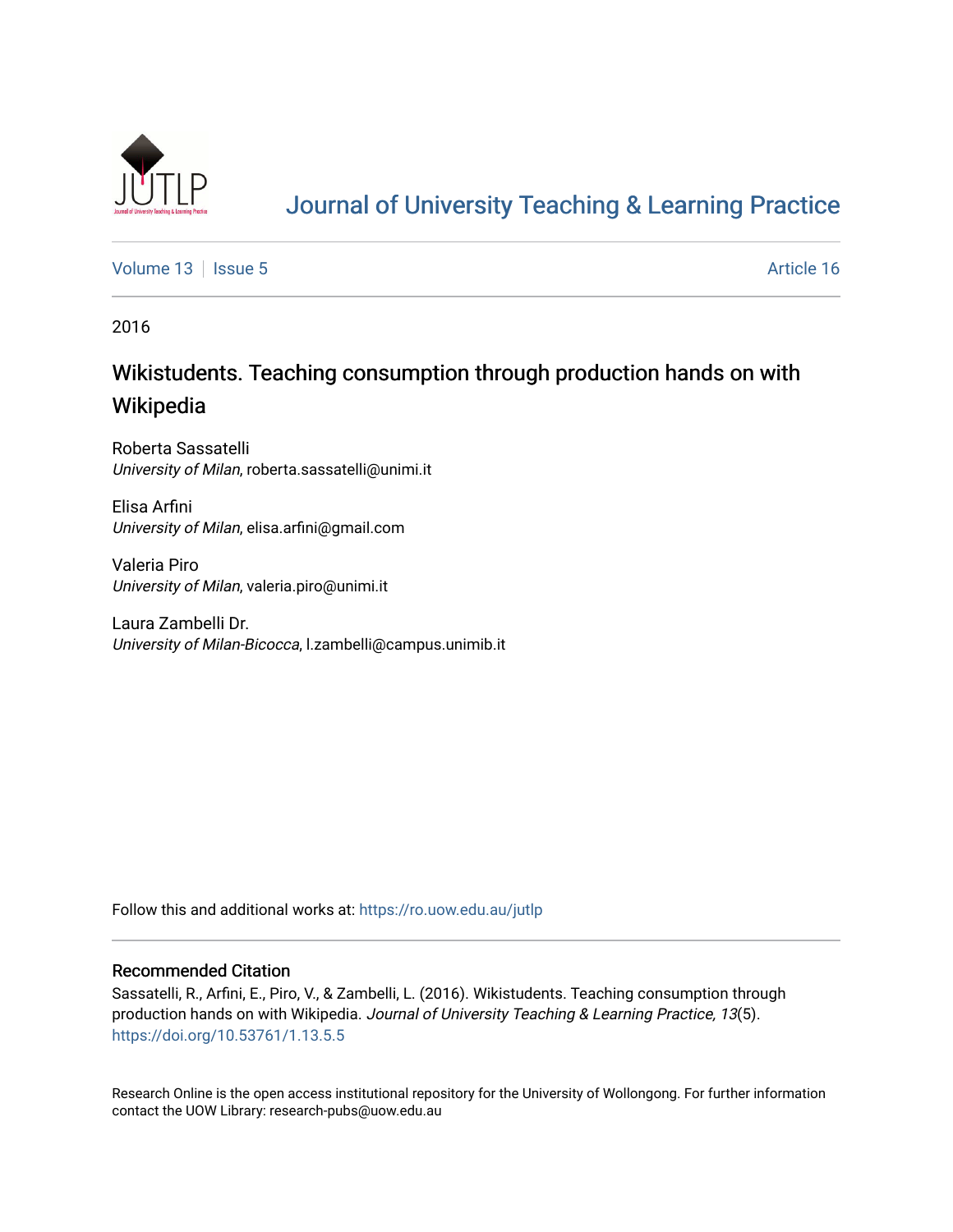# Wikistudents. Teaching consumption through production hands on with Wikipedia

# Abstract

This paper describes and reflects on a teaching experience developed as a complimentary workshops to MA class on history, theory and politics of consumption. We used Wikipedia as a tool to consider the circuit of knowledge production in the Web 2.0 era, where consumers are no longer passive audiences but producers and consumers at the same time. We developed a collaborative team-work workshop aimed at the production of Wikipedia entries on topics related to the class content. In this note we describe the structure of such "Wikiworshops", our teaching strategy on sources management, teamwork and group teaching, and elaborate on students' reception of the workshop. Wikiworkhops proved to be an effective exercise in a collaborative economy of knowledge, and an opportunity for young sociologists to be part of it, expressing their creativity as well as becoming aware of the boundaries and limits inherent in the mechanism.

### Keywords

prosumption, collective teaching, wikipedia, consumer culture, digital humanities, peer-mentoring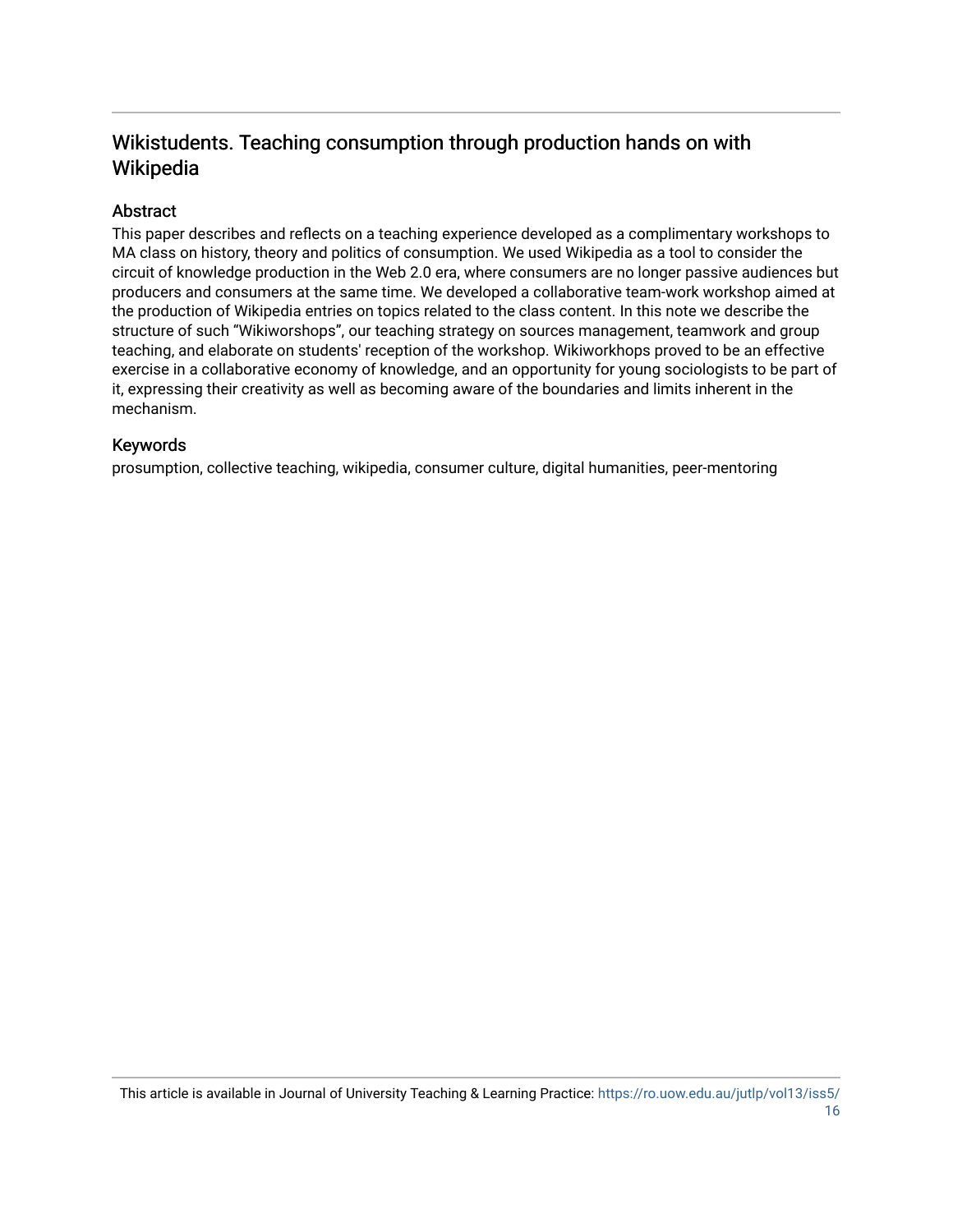

# [Journal of University Teaching & Learning Practice](https://ro.uow.edu.au/jutlp)

[Volume 13](https://ro.uow.edu.au/jutlp/vol13) | [Issue 5](https://ro.uow.edu.au/jutlp/vol13/iss5) Article 16

2016

# Wikistudents. Teaching consumption through production hands on with Wikipedia

Roberta Sassatelli Prof. University of Milan, roberta.sassatelli@unimi.it

Elisa Arfini Dr. University of Milan, elisa.arfini@gmail.com

Valeria Piro Dr. University of Milan, valeria.piro@unimi.it

Laura Zambelli Dr. University of Milan-Bicocca, l.zambelli@campus.unimib.it

Follow this and additional works at: [https://ro.uow.edu.au/jutlp](https://ro.uow.edu.au/jutlp?utm_source=ro.uow.edu.au%2Fjutlp%2Fvol13%2Fiss5%2F16&utm_medium=PDF&utm_campaign=PDFCoverPages) 

### Recommended Citation

Sassatelli, R., Arfini, E., Piro, V., & Zambelli, L. (2016). Wikistudents. Teaching consumption through production hands on with Wikipedia. Journal of University Teaching & Learning Practice, 13(5). [https://ro.uow.edu.au/jutlp/vol13/iss5/16](https://ro.uow.edu.au/jutlp/vol13/iss5/16?utm_source=ro.uow.edu.au%2Fjutlp%2Fvol13%2Fiss5%2F16&utm_medium=PDF&utm_campaign=PDFCoverPages)

Research Online is the open access institutional repository for the University of Wollongong. For further information contact the UOW Library: research-pubs@uow.edu.au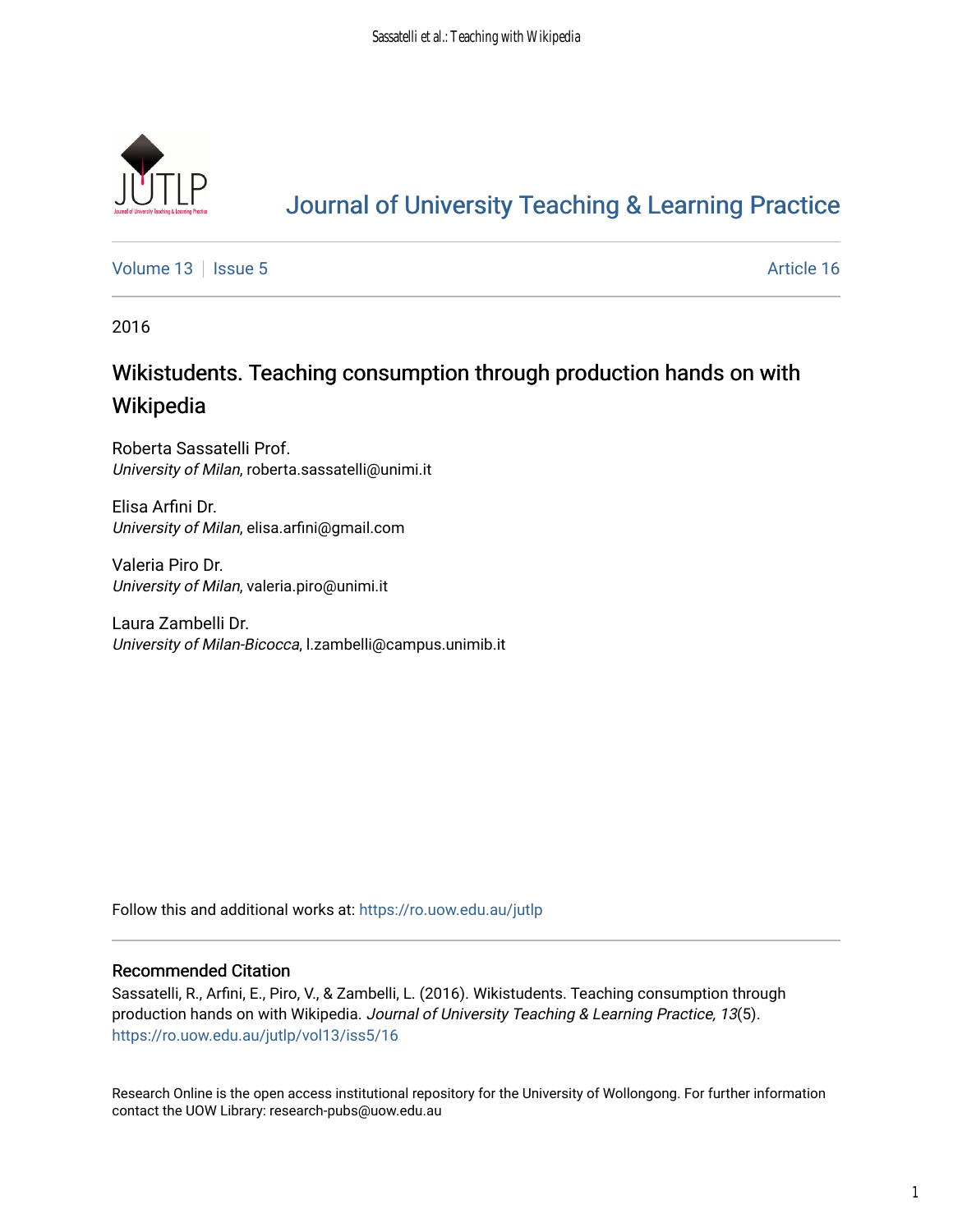# Wikistudents. Teaching consumption through production hands on with Wikipedia

## Abstract

This paper describes and reflects on a teaching experience developed as a complimentary workshops to MA class on history, theory and politics of consumption. We used Wikipedia as a tool to consider the circuit of knowledge production in the Web 2.0 era, where consumers are no longer passive audiences but producers and consumers at the same time. We developed a collaborative team-work workshop aimed at the production of Wikipedia entries on topics related to the class content. In this note we describe the structure of such "Wikiworshops", our teaching strategy on sources management, teamwork and group teaching, and elaborate on students' reception of the workshop. Wikiworkhops proved to be an effective exercise in a collaborative economy of knowledge, and an opportunity for young sociologists to be part of it, expressing their creativity as well as becoming aware of the boundaries and limits inherent in the mechanism.

### Keywords

prosumption, collective teaching, wikipedia, consumer culture, digital humanities, peer-mentoring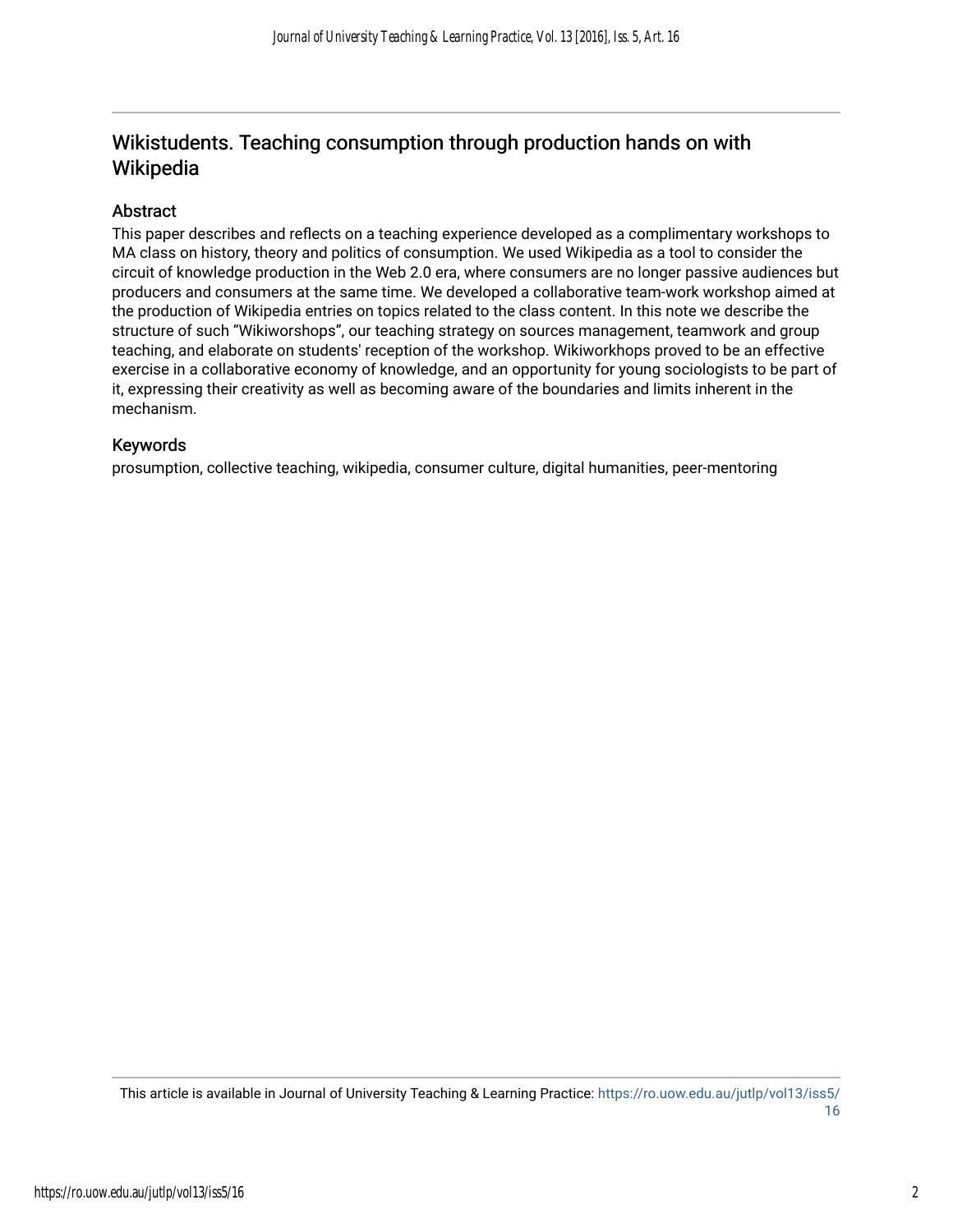#### **Introduction**

This paper describes and reflects on a fascinating teaching experience that we developed for the unit Consumer Culture in Academic Year 2014-5, a subject examining the history, theory and politics of consumption, and which was taught at the University of Milan within the Master of Arts Program in Corporate Communication. A collaborative teamwork workshop was set up to complement the main textbook (Sassatelli 2007) and to reflect more critically on the complexities of the commodity circuit as it goes through the so called "sign economy" (Baudrillard 1981) and the increasing engagement of consumers *qua* producers. The workshop began by providing the class with a general introduction to the notion of "prosumption" (Fuchs 2013; Humphreys & Grayson 2008; Ritzer & Jurgenson 2010). Prosumption, a term coined by Alvin Toffler (1980), identifies the trend in late capitalism toward putting consumers to work (at the fast-food outlet or at the ATM machine, shopping on line or animating a brand community). Prosumption, by rejecting any sharp division between the production and the consumption sphere, is a concept that allows the co-creation of value and the dynamics of exploitation and control under regimes of unpaid labor and post-scarcity markets. Within this new "wikinomic" model, and the development of Web 2.0 in particular, consumers are increasingly asked to contribute to the production of both the symbolic value of commodities (fan communities, for example; see Cova, Kozinets & Shankar 2012; Van Zoonen 2014) and, notably, the production of knowledge about commodities and the world more generally. The ways consumers contribute to the generation of value in the sign economy include the production of knowledge, via, for example, reviews of films and books on Amazon and reviews of travel hotels on Booking.com. More specifically, consumers can become producers contributing to the construction of a common base of knowledge in Wikipedia, the online open-access encyclopedia based on an openly editable content and the collaboration of thousands of anonymous contributors who write for free. Wikipedia is well-known to university students worldwide as a source of information. Founded in 2001, Wikipedia can be understood as a kind of "commons"; ideally, it will provide well written, balanced entries containing comprehensive and verifiable (via clear quotations) knowledge. The challenge was to involve students in writing and editing entries, thus critically appreciating the way it engages "consumers" in the production process.

In the following page we present this innovative teaching modality and its context; consider how the modality helped to address the management and evolution of sources (academic or other); explore aspects of teamwork among students and teachers<sup>1</sup> (considering both difficulties and advantages of the approach); and look at students' responses to the teaching strategy. The paper concludes with a brief summary.

#### **Wikiworkshop with students**

 $\overline{a}$ 

The Wikiworshop was delivered in 10 weekly two-hour sessions as an integral part of the Master of Arts unit Consumer Culture. Thirty-five students were enrolled, and individually assessed on participation in class, relevance of the chosen topic, source management, editorial quality of the final draft and technical management of the upload process.

The Wikiworkshop relied on the autonomy of students forming groups and proposing Wikipedia

<sup>1</sup> The teaching team was composed of the four authors. The first author, as a convenor of the course, communicated regularly through a mailing list with the group leaders and sorted their requests among the teaching team.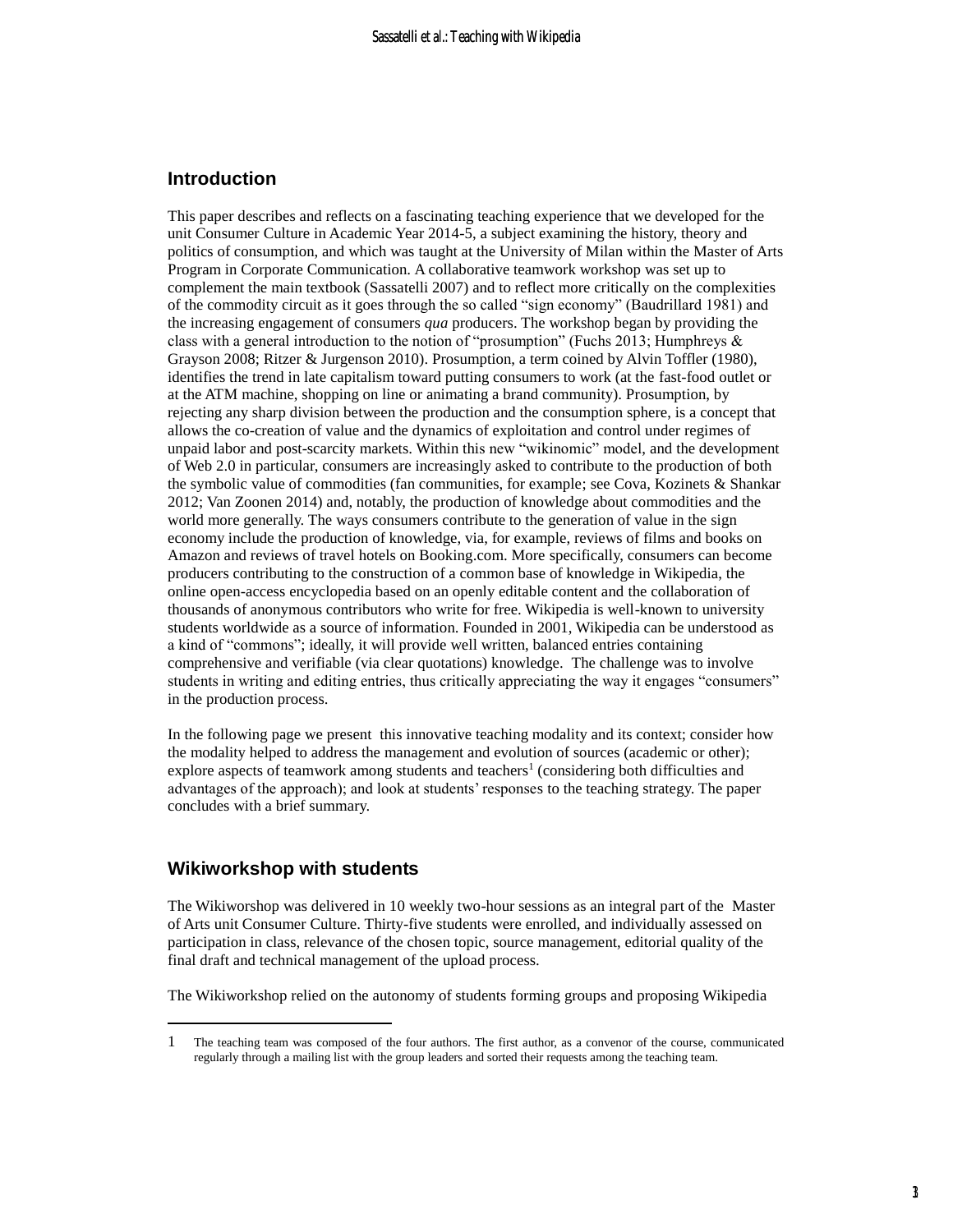entries. In the first week, students divided into groups of four to six people; each group was tasked with independently proposing an entry for Wikipedia. The entry could be either already existing in Wikipedia, and thus subject to modifications or integrations, or not yet present. Each group nominated a leader who acted as the connection between the students and the instructors. The only requisite for each group's entry was that it be linked to the overarching topic of the course. We choose to work with the English version of Wikipedia, as the course was held in English, and the English version was more complete and varied; however, we held a brief session comparing entries from different versions (Italian, French, German, Spanish and English) to show crosscultural variation and the relevance of linguistic communities on the way entries are completed.

In the second week, the students were guided through an overview of the existing Wikipedia entries that dealt with the semantic universe surrounding the notion of "consumer culture" and associated phenomena (from fashion to sustainability, luxury and fair trade), observing their structure, the kinds of sources used and their validity as compared to the material used for the other components of the subject. We discussed the appropriateness and feasibility of the entry with the students and encouraged them to sketch a draft, based on the usual Wikipedia entry structure (definition of the term, history, see also, references and external links). The writing policies and procedures of Wikipedia were illustrated with reference to the "Editing Wikipedia" guide provided by the Wikimedia Foundation<sup>2</sup>. The students used the guide to build their entries and improve existing entries. In particular, we encouraged students to check whether the entry was already existing (considering also other languages) and whether entries similar to the one proposed were already present in Wikipedia. Most, if not all, of the student groups opted for developing a new entry for Wikipedia rather than modifying an existing one. We asked students to produce a 1,000-word entry, to allow for precise focus and to limit their task; however, many students found it difficult to keep to the word length and quite a few entries were longer than required.

The draft of each entry was discussed during the Wikiworkshop in front of the whole class. Each draft was projected on the wall and presented by a group member. We analysed the drafts to highlight strengths and weaknesses. The members of other groups were encouraged to participate in the discussion. At this stage, we suggested either additional bibliographic material or modifications to be made to the structure of the entry to make it homogeneous to other Wikipedia entries or to improve its internal coherence. The aim was to build an entry as clear and structurally homogeneous as possible. Where relevant, students were encouraged to refer to the course textbooks, which contained information that could improve the entry.

After class discussion of all the drafts, each instructor analysed the groups material separately. Each group was allocated to a particular instructor based on the instructor's research interests and personal backgrounds. In this way, specific difficulties and needs could emerge and be addressed by one or more instructor, if necessary. At this stage of the Wikiworkshop, we gave suggestions such as what sources could be used to improve the bibliography, or the best way to find the original source of a piece of information.

Students were encouraged to insert pictures, external links and cross-citations in the entry to increase its quality. After the students completed the drafts, we corrected them, checking for minor errors (typos, absence of captions, etc.) before submission to Wikipedia.

 $\overline{a}$ 

<sup>2</sup> [https://upload.wikimedia.org/wikipedia/commons/1/18/Editing\\_Wikipedia\\_brochure\\_EN.pdf.](https://upload.wikimedia.org/wikipedia/commons/1/18/Editing_Wikipedia_brochure_EN.pdf)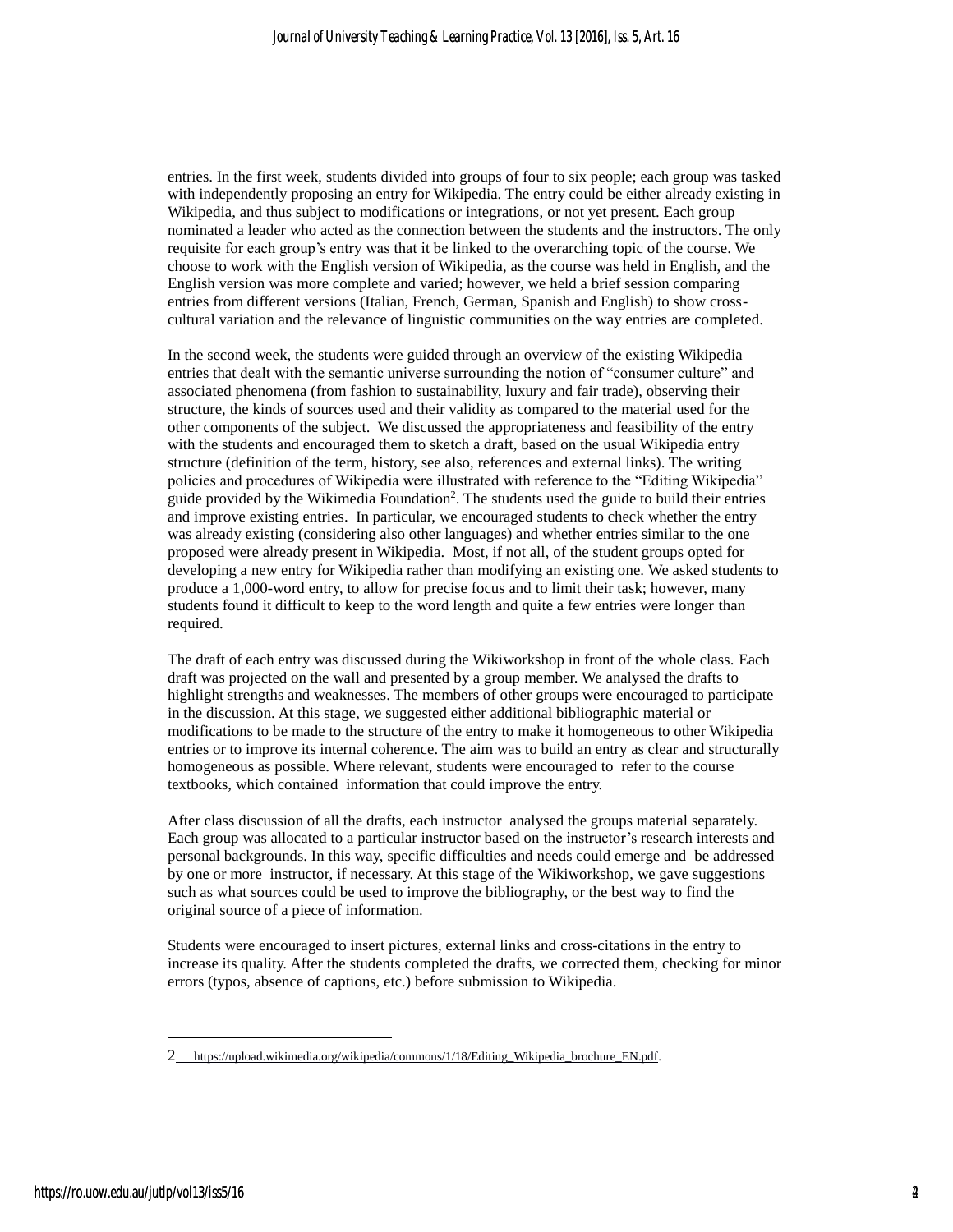The last part of the workshop consisted of creating a Wikipedia profile and uploading the entry into the encyclopedia. The workshop closed with the presentation of the uploaded Wikipedia entry to the whole class.

Throughout the Wikiworkshop we provided students with a few references on collective knowledge production and consumption. We addressed in particular the motivations of Wikipedians (Nov 2007; Keegan, Gergle & Contractor 2012), critical consumerism and consumers' choice, and open knowledge production and consumption.

### **Source management**

Source management was a crucial concern in our workshop, for both practical and theoretical reasons. Wikipedia's verifiability policy requires contributors to use cited sources and we required students to strictly comply with this policy. This encouraged our students to reflect on general statements that could be considered mere anecdotal knowledge. This was particularly useful in training students to independently develop their own "sociological imagination" (Wright-Mills 1959) without allowing them to rely solely on our explanations. Moreover, where no appropriate sources were located, students became interested in producing original research to substantiate their arguments, and we believe many dissertation projects are likely to spawn from ideas and concepts students were not able to verify in the literature.

We chose to train students primarily in the use and management of scholarly sources. In fact, Wikipedia's policy provides no clear boundaries or hierarchies among academic, journalistic or other sources. We thus decided to present practical tools of scholarly sources and practices (databases and peer review), introducing them first at the epistemological level; that is, as technological and organisational infrastructures that produce and monitor the boundaries between professional-scientific research and lay knowledge. This preliminary discussion on the productive power of the archive, the library, the database and the quotation economy allowed us to provide a brief theoretical discussion on boundary work (Gieryn 1999; Lamont 1987), the productive power of the archive (Foucault 1969; Derrida 1995) and the hierarchical and exclusionary nature of the canon (Parker & Pollock 1981; Belsey & Moore 1989; Harding & Hintikka 1983).

Subsequently, we gave a practical presentation of a routine scholarly search for literature in sociology. Much to our dismay, we soon found that our students were more familiar with libraries as study rooms than as repositories of knowledge. Time constraints prevented us from delivering a complete training in library services and research skills. However, because our students were at least somewhat familiar with borrowing books, we chose to focus on periodicals searching, discovery and retrieval. Given the fairly narrow scope of most of the Wikipedia entries chosen for the assignment, periodical articles were also the best place to find well-supported, empirical data that could serve as a cited source.

Our institution relies on subscriptions to an extensive variety of databases and resources. Because of its comprehensiveness and relevance, we chose to demonstrate the use of ProQuest©, which includes ProQuest© Dissertations & Theses Full Text: The Humanities and Social Sciences Collection; ProQuest© Social Science Journals; and ProQuest© Sociology. While demonstrating the use of filters to narrow search results, we were able to discuss basic information retrieval topics such as specifying relevance to a particular discipline, reading and evaluating an abstract, searching with keywords and Boolean operators, filtering records according to source type, tracing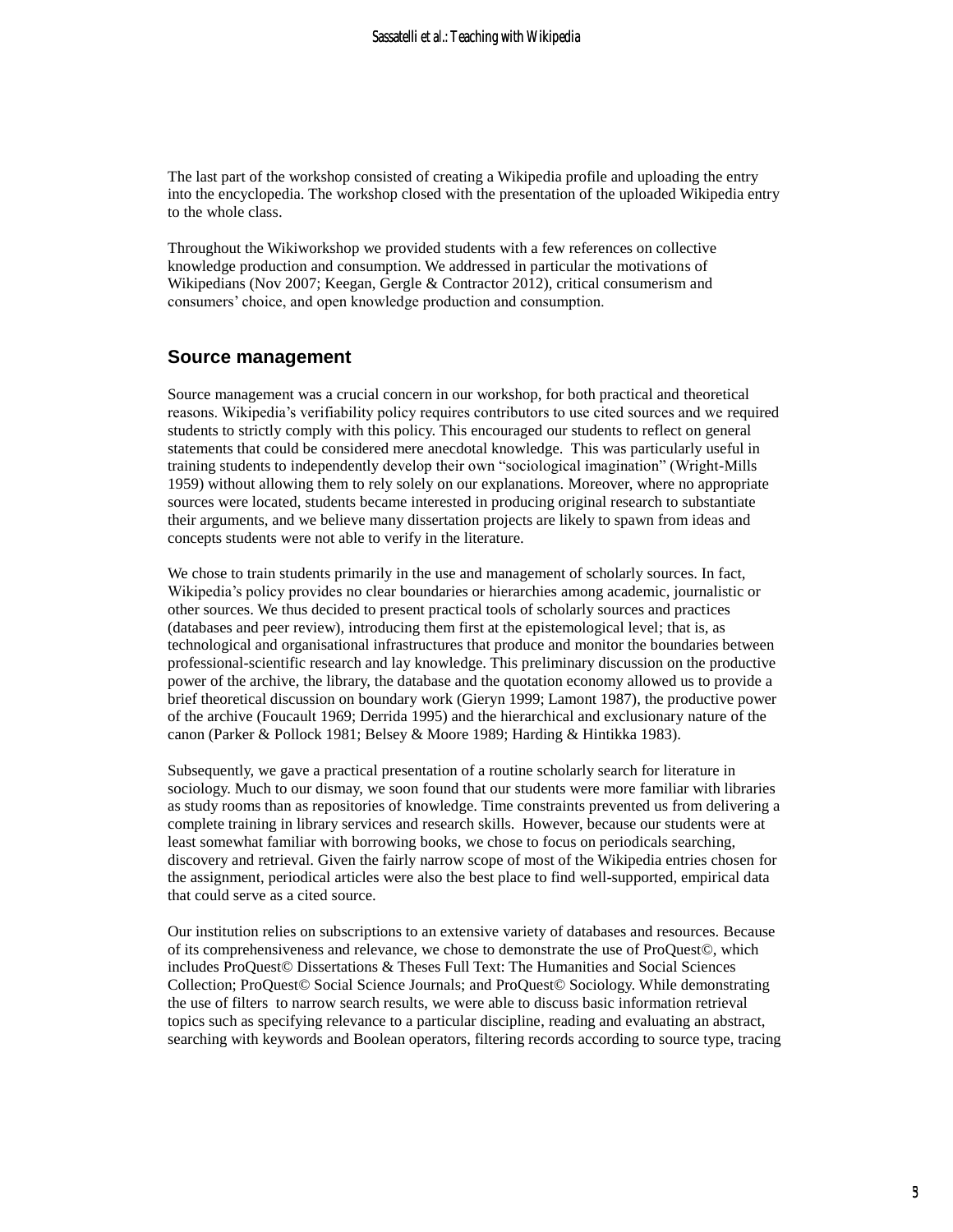dissertations from published monographs, journals' rankings and authors' h-indexes and peerreview.

Particular attention was given to the discussion of peer-review, as a practice to assess the quality of research before it is accepted for publication. As the first and second authors were, respectively, Editor in Chief and Managing Editor of a scholarly journal, we informed this discussion with autoethnographic (Ellis 2004) examples stemming from our direct experience, thus providing students with a lively account of the "nuts and bolts" of journal publishing. We explained the basic workflow of a journal submission, from editorial filtering to peer review, author revision, proofreading and publishing, with examples and discussion of its theoretical and epistemological significance.

In fact, understanding peer-review as a mode of knowledge production allowed us to discuss the organisational logics of contemporary scientific discovery and validation, particularly in its relation to open data, publishing and access (Suber 2012). We see peer-review and open science as intimately linked, and discussed with our students the limits of maintaining solid and effective peer-review in light of the transformation of the academic publishing industry (for an investigation of peer review among fee-charging open access journals, see Bohannon 2013). The now classic "Sokal affair" can also be used as a good starting point for discussion (see Editors of Lingua Franca 2000). Finally, the debate on academic publishing allowed us to bring the discussion back to collective modes of knowledge production and usage, explaining how contemporary scientific discovery depends increasingly on collective intelligence (Surowiecki 2004; Nielsen 2012).

In terms of practicalities of working with Wikipedia, this was also the session when we introduced a very useful module on the use of style manuals. Wikipedia provides a quite detailed style manual, and this assessment allowed us to familiarise students with the task of ensuring consistency in language composition, orthography, quotation and citation. Brief examples from other widely used style guides, such as the Publication Manual of the American Psychological Association, MLA Handbook for Writers of Research Papers, and the Chicago Manual of Style, were also presented.

Writing for Wikipedia allows a wide usage of non-academic and non-text sources. While we steered the class towards academic text sources, we encouraged students to enrich their entries with visual elements and references to other kinds of cultural artifacts. A common sub-header in Wikipedia's entries – "References in popular culture" – was particularly useful to allow students to cite (for example) movies, songs, television shows and novels without necessarily engaging in a close analysis of that particular cultural text. The task of finding and integrating photographs also allowed us to discuss topics of intellectual rights and open knowledge. After discussing initiatives in flexible copyright, such as Creative Commons licenses (Creative Commons is a non-profit foundation that provides licenses for reusing materials with non-commercial purposes), to avoid potential copyright issues that could have stalled the entries' publication, we directed students towards Wikimedia Commons, the Wikipedia-related media repository of public domain and freely licensed materials.

### **Teamwork, group teaching and reception of Wikiworkshop**

Throughout the Wikiworkshop we worked as a team, especially with regards to teaching and mentoring. The relationships among us were marked by a high level of collaboration, and this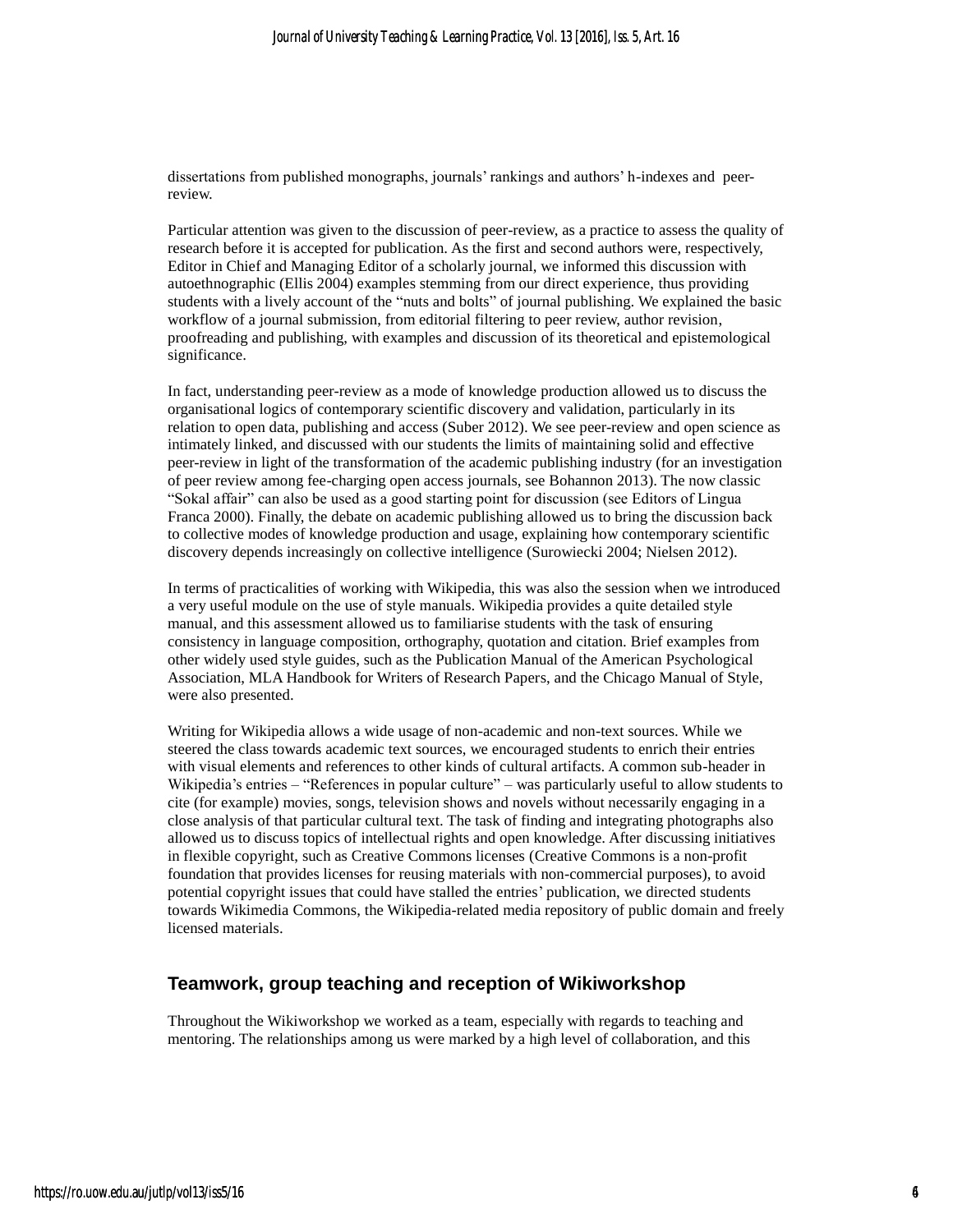resulted in a continuous exchange of materials produced by students and of our notes and minutes of the Wikiworkshop. The aim was to be constantly updated on how the students' work was progressing. Especially at the beginning, groups' formation and the choice of entry were constantly changing, making collaboration among the instructors paramount.

The choice of which groups each instructor would follow throughout the entire course was mostly determined by our fields of expertise. Some of us, for example, focused on issues of critical consumption and farmer's markets, while other preferred the topic of fashion with a special focus on gender issues. Our objective was to follow the same groups from the beginning to the end of the course to give students a consistent reference person.

We observed that through teamwork, students built strong bonds within their groups. In contrast, the groups seemed indifferent to each other, even though we encouraged collaboration among groups by discussing the drafts in front of the whole class.

With regard to students working in groups, we observed some general features. At first, students did not consider there to be a difference between, on the one hand, primary, academic, and peerreviewed sources and, on the other hand, non-academic sources such as blogs and magazines. As a consequence, we trained them in the use and management of scholarly sources (see Source Management, above).

The students understood the guidelines and values behind Wikipedia, but some had difficulty applying and elaborating on them. For example, in choosing pictures for their entries, sometimes students failed to use open-source images (such as the ones available in the Wikipedia Commons database), instead relying on copyright-protected pictures downloaded from the internet. Some of them overcame the copyright issue by personally taking pictures and including them in the Wikipedia entry, thus showing proactivity in the completion of the assignment.

The teaching activity involved the extensive use of personal computers, both during the workshop and at home. Although students were required to possess personal computers to complete the Wikiworkshop, the students often allowed themselves to be distracted by checking their socialmedia profiles and personal e-mails.

However, teaching with a personal computer and online resources presented clear advantages. For example, we could play videos regarding some aspects of Wikipedia directly from the website in front of the class. Furthermore, accessing Wikipedia entries by personal computer and projecting the contents on the wall was a way to teach students how to move back and forth within the multitude of Wikipedia entries, pages, sub-sections and similar. This enhanced the teaching quality by reducing the time devoted to explanations. Additionally, the use of personal computers and, in particular, the projection of the draft entries guaranteed a certain level of homogeneity among the groups' entries. The students could actively and effectively learn by discussing others' drafts, and by observing their structures and suggested modifications.

Students' interest and level of attention reached a peak in the first and the last phases of the Wikiworkshop. The fact that their entries would be uploaded on Wikipedia guaranteed a strong motivation to complete the task. At the beginning, the possibility to choose group partners and the subject of the group's Wikipedia entry clearly represented a moment of great involvement and agency. The last stages of the Wikiworkshop included the completion of the Wikipedia entry and its uploading. The upload had some prerequisite steps that we explained to the students. They had to create a personal profile and then upload the entry. After the upload, other Wikipedia users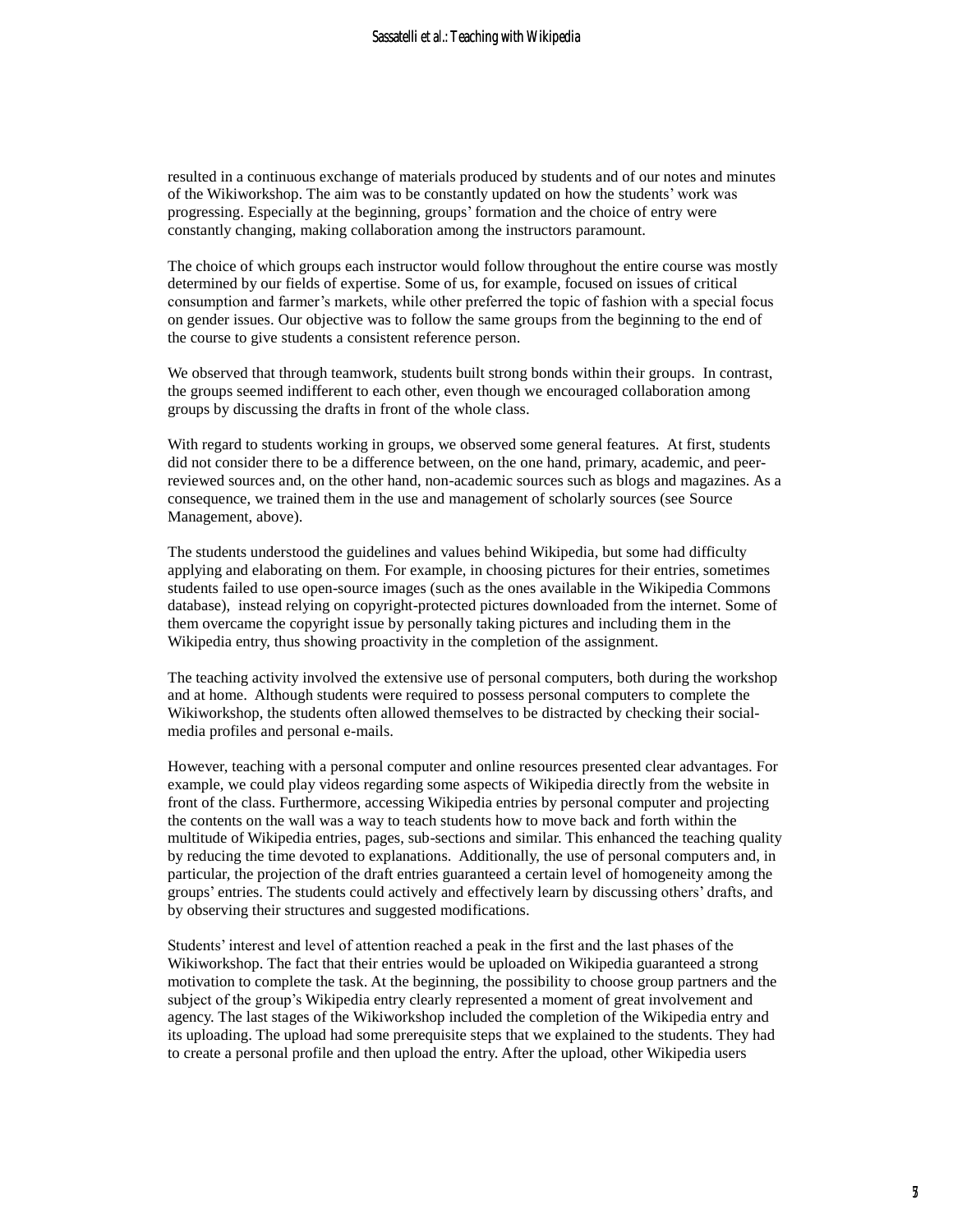could check the entry and deliver a judgment on its appropriateness. This could result in the publication or rejection of the entry, or a request for modifications, along with a justification for the specific outcome.

A few entries were successfully and rapidly published on Wikipedia, and even modified by other users. In the context of our Wikiworkshop, this represented an indisputable success: not only had the entry been judged valid, but itself constituted the starting point for further production of knowledge. This might function as the clearest example of the concept of prosumerism we had presented to our students: it definitely showed the blended nature of the processes of consumption and production of a cultural good.

Some of the students, though, perceived the modification of the entry by other users as a nonappropriate act, an invasion of the personal or group domain and perhaps even a "copyright" violation. This, in our view, is an example of the fact that the comprehension of collective knowledge production might be intellectually incorporated, yet not fully personally understood and appreciated.

## **Students' opinions on Wikiworkshop**

The opinions collected through the anonymous questionnaires – which were completed by all the enrolled students and informal feedback collected at the end of the workshop confirmed our impression of the students' positive reception of the Wikiworkshop experience.

The large majority of the students said they were interested in the topics dealt with during the workshops, and satisfied, on the whole, with the course. This positive evaluation was evident in the overall level of attendance, which remained quite high during the entire period (according to the students' self-declarations), even if it seemed to us to vary from week to week. Specifically, we noticed that the number of the students attending the workshop was higher both in the first and in the last phase of the Wikiworkshop, while their participation decreased in the middle.

Since almost all the students were enrolled in the Corporate Communication program*,* they appreciated the fact that the teaching strategy reflected the learning objectives set out in their degree program. They thus considered the Wikiworkshop to be well integrated and connected with their career orientation, as well as judging their preliminary knowledge as sufficient for understanding the topics dealt with during the workshop. Furthermore, they affirmed that the objectives and content of the course were presented clearly at the beginning of each session, contributing to the establishment of boundaries that ensured clarity in carrying out the classwork. Finally, the students' universal familiarity with web cultures and, in particular, Wikipedia<sup>3</sup>, contributed to the success of the workshops by increasing participants' curiosity and personal interest.

The students were slightly critical of the course load: while most considered it appropriate, a few deemed it too heavy and suggested reducing it. Understandably, to plan a Wikipedia entry requires a certain effort to be creative and analytically clever and to write in a clear and compelling manner. Unlike other university assignments, in this case the final product is expected to be public and

 $\overline{a}$ 

<sup>3</sup> It is interesting that none of the students had previously ever written for Wikipedia, yet many informally suggested their intention to continue contributing after the end of the Workshop.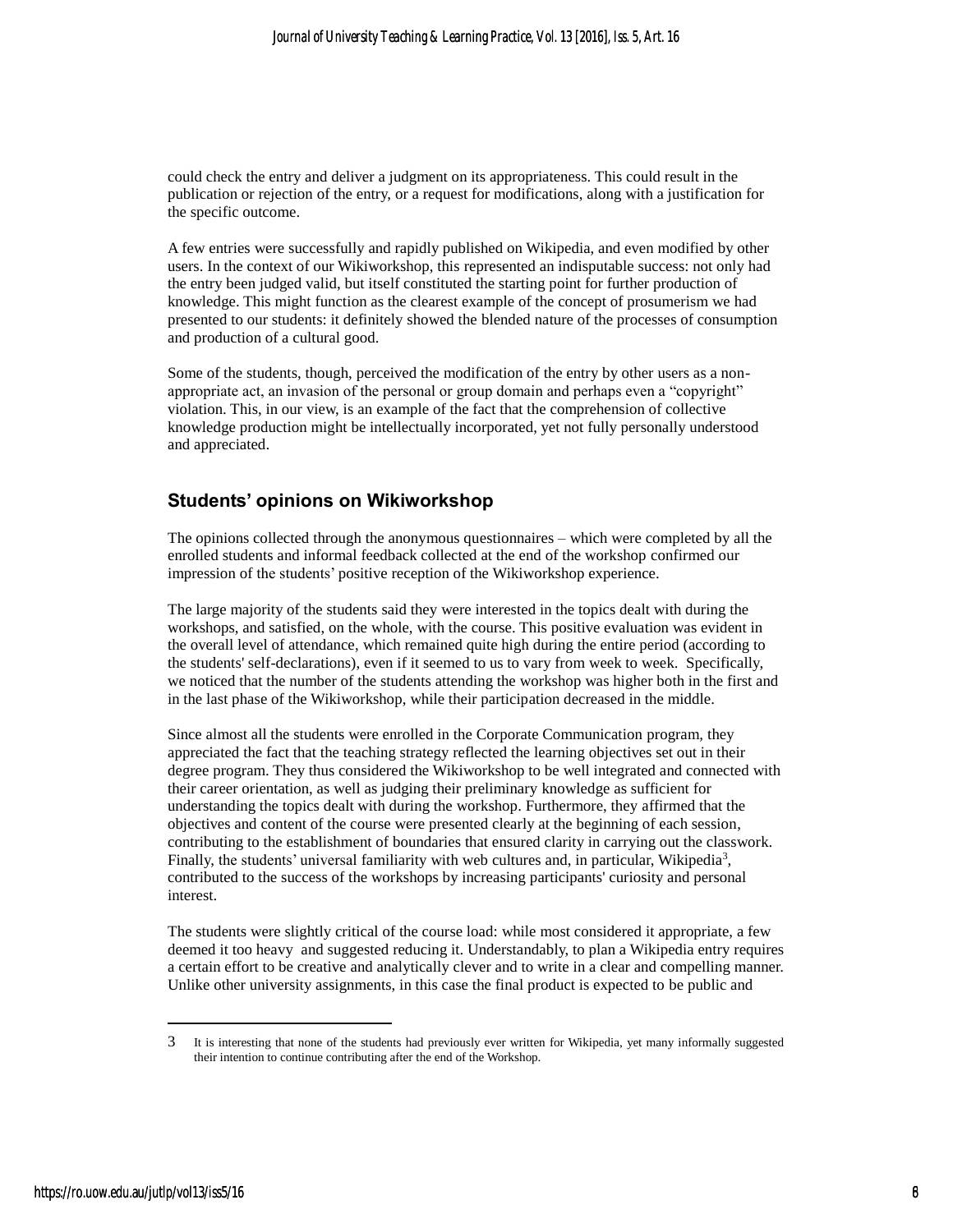accessible on the web, thus exposed to open judgment, demanding from the students an extra effort to be coherent and well informed on very specific topics, as well as quite accurate in the process of writing. Several participants encountered individual difficulties in the writing process, although this weakness was partially offset by relying on teamwork. Teamwork stimulated individual innovation by embedding members in a comfortable, small-group environment. We encouraged students to divide into groups taking into consideration individual capabilities<sup>4</sup>, to create synergies and compensate weaknesses with strength.

Some of the most positive questionnaire results referred to the teaching activities. In particular, the large majority of the students considered the course convenor capable of introducing the topics in a clear and comprehensive manner, able to motivate students to take an interest in the subject and ready to act in a correct and helpful manner towards them. Moreover, although a few students did not express an opinion as to collective teaching, the majority evaluated this approach positively. They generally considered the activities of the teaching team as well-coordinated and integrated, and judged useful any eventual repetition.

All in all, the students' evaluation of the course was highly positive, a result that could be attributed to several elements that we have tried to highlight in this brief contribution. First, we considered collective mentoring as a positive experience that allowed us to experiment with something quite alternative compared with individual teaching, the most common tertiary paradigm: it engaged with a wider range of research competencies and relational and educational skills, which needed to be well coordinated and supported through a preliminary definition of shared objectives and expected achievements. During the actual workshops, our collective work consisted mainly of mentorship and support to the students, paying great attention to supporting their autonomy and creative effort. This was very labour-intensive, as it required the joint presence of all four instructors, but produced a veritable creative effervescence in the classroom.

Students were likewise required to work in groups and be ready to present to the whole class. For them, Wikiworkshop constituted an occasion, even if limited, to improve their ability to conduct an innovative research project: the workshops attempted to enhance students' awareness of the use of credible sources of information; stimulate their creativity and initiative; improve their capacity to make clear and well-supported arguments; prompt their ability to speak in formal and academic settings; and, finally, train them to face an external collective judgment, i.e. not only the teachers' evaluation, but also the entire class's opinion, and the final approval of the whole community of Wikipedia users (the Appendix lists the entries actually published by Wikipedia).

## **Concluding notes**

 $\overline{a}$ 

In a recent article, "Rethinking Wikipedia for the Classroom", Piotr Konieczny (2014, p. 83) considers whether we are ready to use Wikipedia to teach, and particularly to teach scholarly writing. We were aware that academics often express doubts about whether Wikipedia's prosumerist approach to knowledge can do better than the traditional peer-review academic model. However, Wikipedia is allegedly improving its status in the eyes of academics (Xiao  $\&$  Askin 2014), and has over a decade proved that its entries are much more solid and reliable than originally expected (Brock 2006; Kittur, Suh & Chi 2008). While writing, and teamwork writing in

<sup>4</sup> Not surprisingly, we noted an IT gender gap, with most male students (20% of the total class) being assigned by the teams as responsible for the technical tasks (setting up accounts, uploading contents, etc.).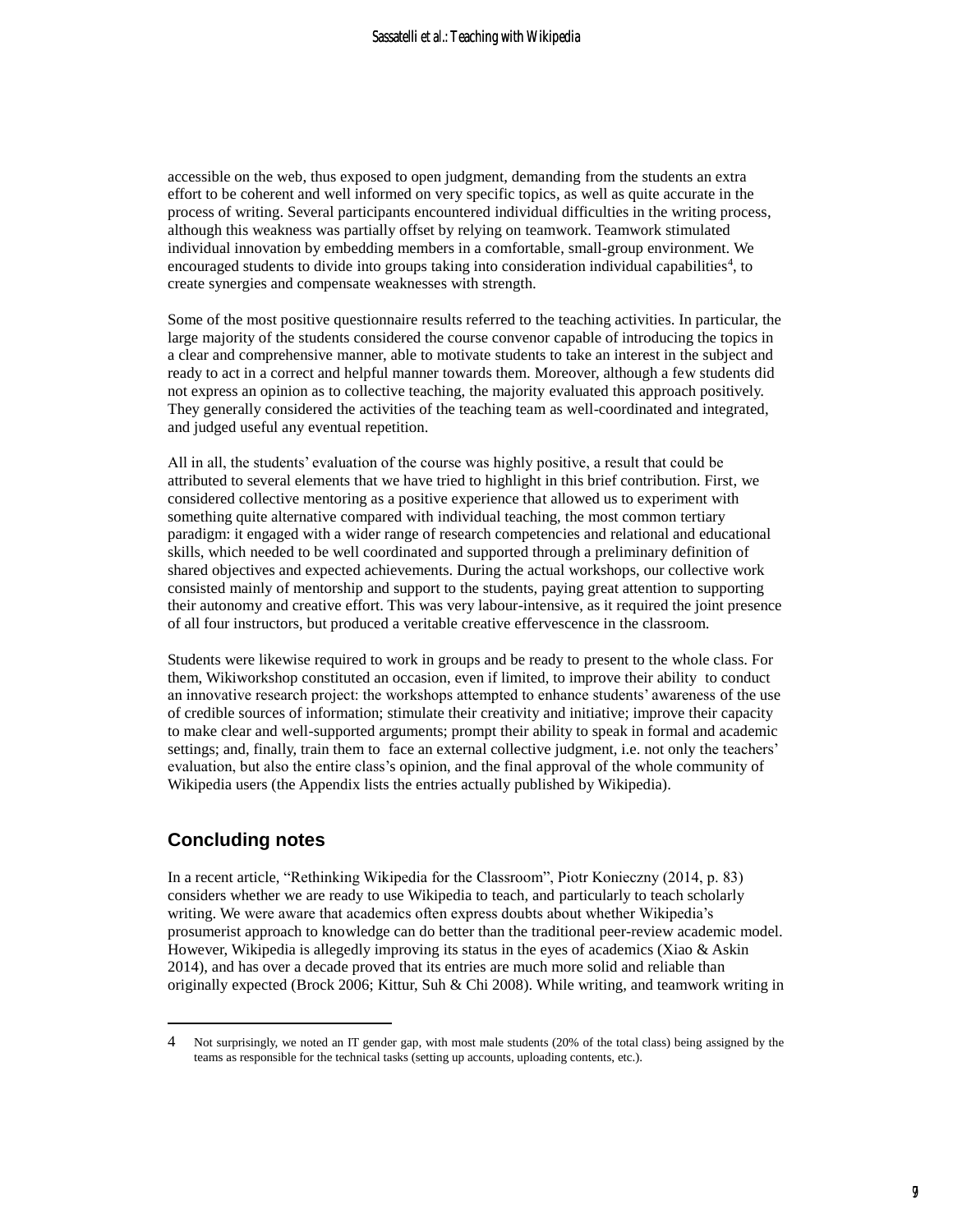particular, has proven very useful, we are fully aware that there is no substitute to lectures, interactive seminars and actual empirical research for proper sociological training. Yet, like Konieczny (2014, p.**[?]**), we consider that it might be "one very promising path for realizing a more engaged and engaging public sociology". While we agree with Peter Burke (2012) who argues that each of the main trends of the Encyclopedic period from the 18th century to Wikipedia – including secularisation and democratisation – coexist and interact with their opposites, we also though that it was quite useful to draw on the writing of Wikipedia entries to allow students to come to terms critically with the professionalism that has long helped to separate the production of knowledge from its consumption. In particular, we used it as a tool in a unit on consumer culture to consider the circuit of knowledge production in the Web 2.0 era, where consumers are no longer passive audiences but producers and consumers at the same time, producing content as part of a virtual community of prosumers. The Wikiworkshop for us was a way to show how a collaborative economy of knowledge may develop – and, more importantly, how young sociologists can be part of it, exercising their creativity as well as becoming aware of the boundaries and limits inherent in the mechanism and of knowledge as a process, and acquiring a proactive, responsible ethos for its production. Thus, for example, although Wikipedia is considered the major source of plagiarism when producing assignments and papers, our teaching experience appeared instead to work as a pedagogy of good practice for knowledge production. Like Robert Cummings (2009), who a few years ago pioneered the use of Wikipedia as a writing tool for his creative writing class, we found that students were quite motivated, as they perceived they were not only writing collectively, but also for a public, producing something others would consume, that would remain in the public sphere, open to review and assessment. Facing of the practicalities detailed above allowed students to develop a more critical eye for knowledge. The perception of doing something that would have effects outside the classroom boosted their sense of participation and effectively empowered them to work at their best.

### **Bibliography**

Baudrillard, J 1981. *For a Critique of the Political Economy of the Sign.* Telos Press, St. Louis.

- Belsey, C & Moore, J 1989. *The Feminist Reader: Essays in Gender and the Politics of Literary Criticism.* B. Blackwell, New York.
- Bohannon, J 2013. Who's Afraid Of Peer Review? *Science,* 342(6145), pp. 60-65.
- Brock, R 2006. Can Wikipedia Ever Make The Grade? *The Chronicle Of Higher Education*, 27 October. Viewed 11 March 2016 at http://chronicle.com/article/can-wikipedia-ever-makethe/26960.
- Burke, P 2012. *A Social History Of Knowledge. From the Encyclopaedia to Wikipedia*. Polity Press, Cambridge.
- Cova, B, Kozinets, R V & Shankar, A 2007. *Consumer Tribes.* Butterworth-Heinemann, Amsterdam.
- Cummings, R E 2009 *Lazy Virtues: Teaching Writing in the Age of Wikipedia.* Vanderbilt University Press, Nashville, TN.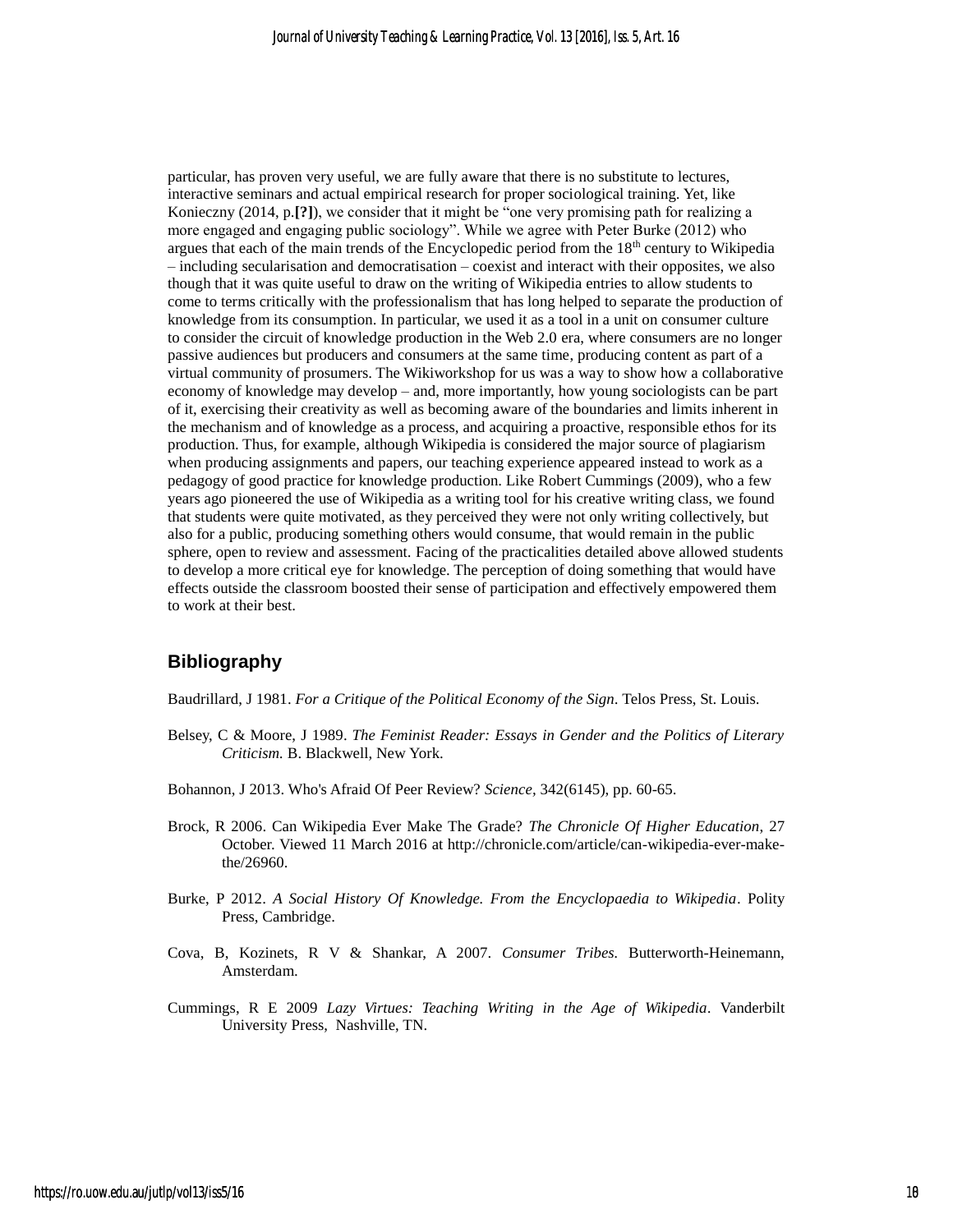Derrida, J 1995. *Mal d'Archive: Une Impression Freudienne.* Galilée, Paris.

- Editors of Lingua Franca 2000. *The Sokal Hoax: The Sham That Shook the Academy.* University of Nebraska Press, Lincoln.
- Ellis, C 2004. *The Ethnographic I: A Methodological Novel about Autoethnography.* AltaMira Press, Walnut Creek, CA.
- Foucault, M 1969. *L'archéologie Du Savoir.* Gallimard, Paris.
- Fuchs, C 2013 Digital Prosumption Labour on Social Media in the Context of the Capitalist Regime of Time. *Time & Society*, 23(1), pp. 97-123.
- Gieryn, T F 1999. *Cultural Boundaries of Science: Credibility on the Line.* University of Chicago Press, Chicago.
- Harding, S G & Hintikka, M B 1983. *Discovering Reality: Feminist Perspectives on Epistemology, Metaphysics, Methodology, and Philosophy of Science.* Reidel, Dordrecht, Holland.
- Humphreys, A & Grayson K 2008. The Intersecting Roles Of Consumer and Producer: A Critical Perspective on Co-Production, Co-Creation and Prosumption. *Sociology Compass*, 2(3), pp. 963-980.
- Keegan, B, Darren, G & Contractor, N 2012. Do Editors or Articles Drive Collaboration? *Proceedings of the 2012 ACM conference: Computer Supported Cooperative Work*, Belleview, WA.
- Kittur, A, Shu, B & Chi, E H 2008. Can You Ever Trust a Wiki? *Proceedings of the ACM 2008 conference on Computer Supported Cooperative Work*, San Diego.
- Konieczny, P 2014. Rethinking Wikipedia For the Classroom. *Contexts*, 13(1), pp. 80-83.
- Lamont, M 1987. How To Become a Dominant French Philosopher: The Case of Jacques Derrida. *American Journal of Sociology,* 93(3), pp. 584-622.
- Nielsen, M A 2012 *Reinventing Discovery: The New Era of Networked Science.* Princeton University Press, Princeton, NJ.
- Nov, O 2007. What Motivates Wikipedians? *Communications of the ACM,* 50(11), pp. 60-64.
- Parker, R & Pollock, G 1981. *Old Mistresses: Women, Art, and Ideology.* Pantheon Books, New York.
- Ritzer, G & Jurgenson, N 2010. Production, Consumption, Prosumption: The Nature of Capitalism in the Age of the Digital 'Prosumer'. *Journal of Consumer Culture*, 10(1), pp. 13-36.
- Toffler, A 1980, *The Third Wave.* William Morrow, New York.
- Sassatelli, R 2007. *Consumer Culture: History, Theory and Politics.* SAGE Publications, Los